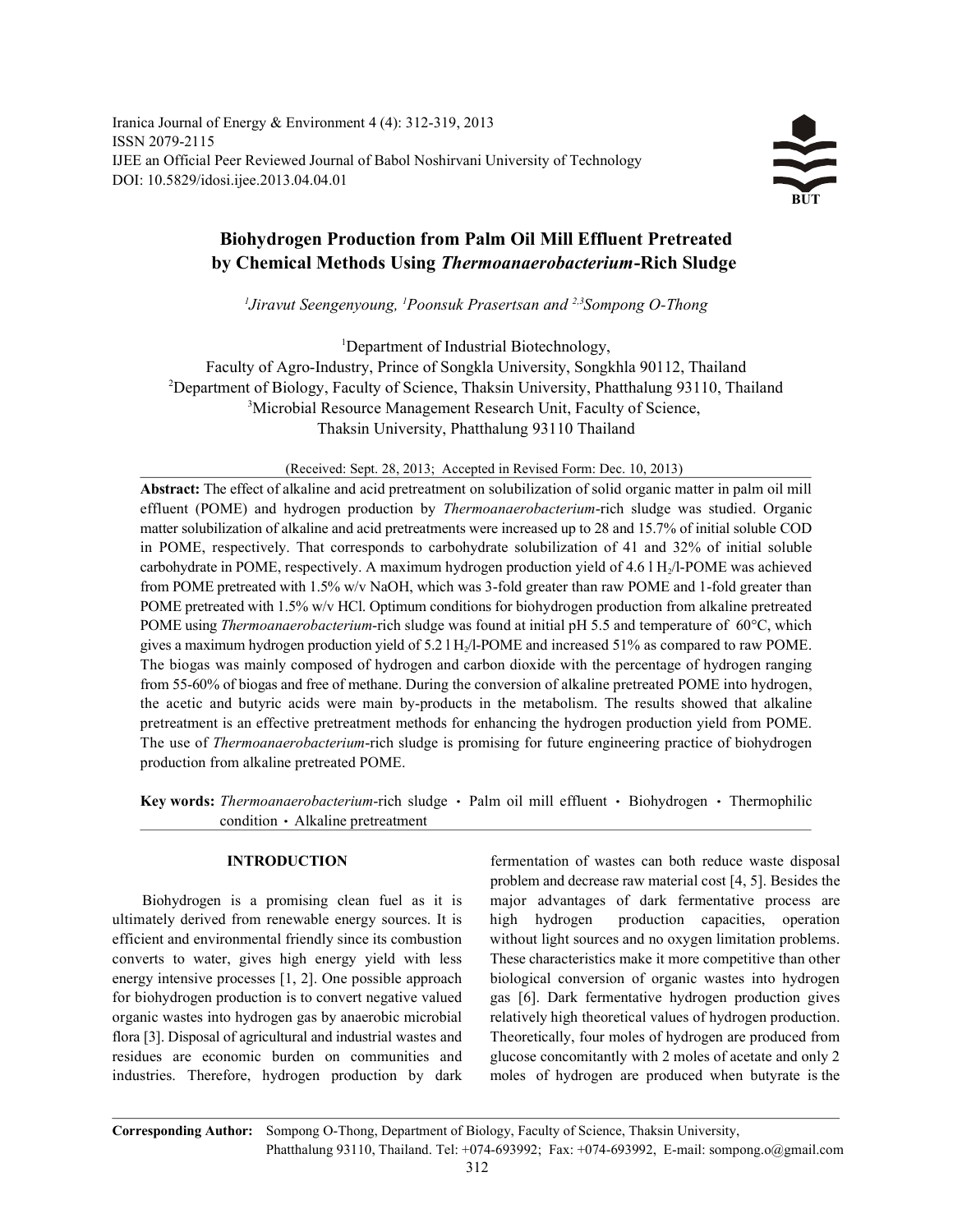aqueous product during sugar fermentation is butyrate their corresponding degradation efficiencies for total [7]. Among a large number of microbial species, strictly carbohydrate and soluble metabolites were investigated. anaerobes and facultative anaerobic, such as *Clostridia,* The microbial community of hydrogen producing-sludge *Thermoanaerobacterium* and *Enterobactaceae*, are was analyzed by analyzed by denaturing gradient gel efficient producers of hydrogen via fermentation process electrophoresis (DGGE) techniques. [8-11]. From the engineering point of view, a process using mixed cultures gives a stable yield of hydrogen **MATERIALS AND METHODS** production from non-sterile organic wastes [12]. The advantages of using mixed cultures over pure culture are *Thermoanaerobacterium***-Rich Sludge:** The seed lower cost (saving in sterilization cost) and the potential of using septic organic wastes as substrate. The advantage of using mixed cultures for biohydrogen production is that high adaptive capacity owing to the microbial diversity, the capacity to use a mixture of substrate and the possibility of obtaining a stable and continuous process.

The most common bacteria in mixed cultures used to produce hydrogen are *Clostridium* [13] and *Thermoanaerobacterium* [14]. To date, the majority of research has been focused mainly on using organic wastes and wastewater to produce hydrogen with mixed microflora. Whereas the conversion of biomass containing cellulose and hemicellulose, such as palm oil mill effluent (POME) is lacking because of their complex chemicals structures [15]. Characterization of POME is high suspended component, low nutrient content, high organic content (80 g COD/l) and low pH. The fermentation processes to produce hydrogen from POME by anaerobic microflora is possible. Anaerobic microorganisms from palm oil mill wastewater treatment plants have been utilized to generate hydrogen from glucose in a batch cultivation test [16]. Mixed microflora from cow dung was used to produce hydrogen from POME using anaerobic contact filter system under mesophilic condition that can achieve both hydrogen production (0.42 l  $H_2/g$  COD destroyed) and COD reduction (40%) [17]. But, only trace amount of hydrogen yield and COD removal efficiency were obtained from previous reports because the fermentative hydrogen production is affected by many parameters such as pH, temperature, the nature of the microbial communities and complexity of POME which contains most of insoluble organic matter. The effect of pH is known to be crucial due to its effects on hydrogenase activity, metabolism pathways and microbial communities [18].

This work was conducted initially to investigate effect of alkaline and acid pretreatment on solubilization of palm oil mill effluent (POME) and fermentative hydrogen production. Furthermore, the effect of initial pH

main fermentation product. Typically, 60-70% of the and temperature on hydrogen production, together with

microflora for hydrogen production was obtained by treating anaerobic sludge at short hydraulic retention time (24 h), pH 5.5 and thermophilic condition (60  $^{\circ}$ C) to remove methanogenic bioactivity. Anaerobic sludge was collected from palm oil mill wastewater treatment plant. The sludge was settled and collected after decanting supernatant and then enriched with synthetic medium consisting of sucrose containing 20 g COD/l [19]. The enriched sludge having a volatile suspended solids (VSS) concentration of 7.0 g/l was acclimatized with 10, 30, 60 and 100% of POME. The microbial diversity of enriched sludge was analyzed by denaturing gradient gel electrophoresis (DGGE) and found to be dominated by *Thermoanaerobacterium* spp. The sludge was employed to investigate the effects of environmental factors on hydrogen production yield under thermophilic conditions.

**Chemical Pretreatment of Substrate:** Raw POME was collected from the receiving tank of Trang Palm Oil Co, Ltd. in southern Thailand. The characteristics of POME were brown color, pH 4.2, a temperature of 70°C, chemical oxygen demand (COD) 75.2 g/l, total carbohydrate 16.3 g/l, total nitrogen 0.83 g/l, total phosphorus 97 mg/l, oil 8.3 g/l, total solids 35 g/l, suspended solids (SS) 12 g/l and a water content of 86-90%. It was kept at 0-4°C until used. It was pretreated with HCl and NaOH according to tested concentration  $(0-2.5\% \text{ w/v})$  by mixing for 30 min and then adopting pH as the investigating parameter with either 1 M NaOH or 1M HCl solution. The characteristics of raw POME and pretreated POME are shown in Table 1.

**Experimental Procedure:** The experiment was performed in 1.2 l serum bottles containing 650 ml of POME, 50 ml of inoculum and 50 ml of nutrient solution [18]. The batch reactors were incubated at temperature ranging from 30-80 °C and the ranging of initial pH values from 4.5-6.5. The initial pH values of the batch reactors were adjusted using either 1 M sodium hydroxide (NaOH) or 1 M hydrochloric acid (HCl). The evolved gas was collected with a gas collecting bag (Cali-5-bond, Calibrated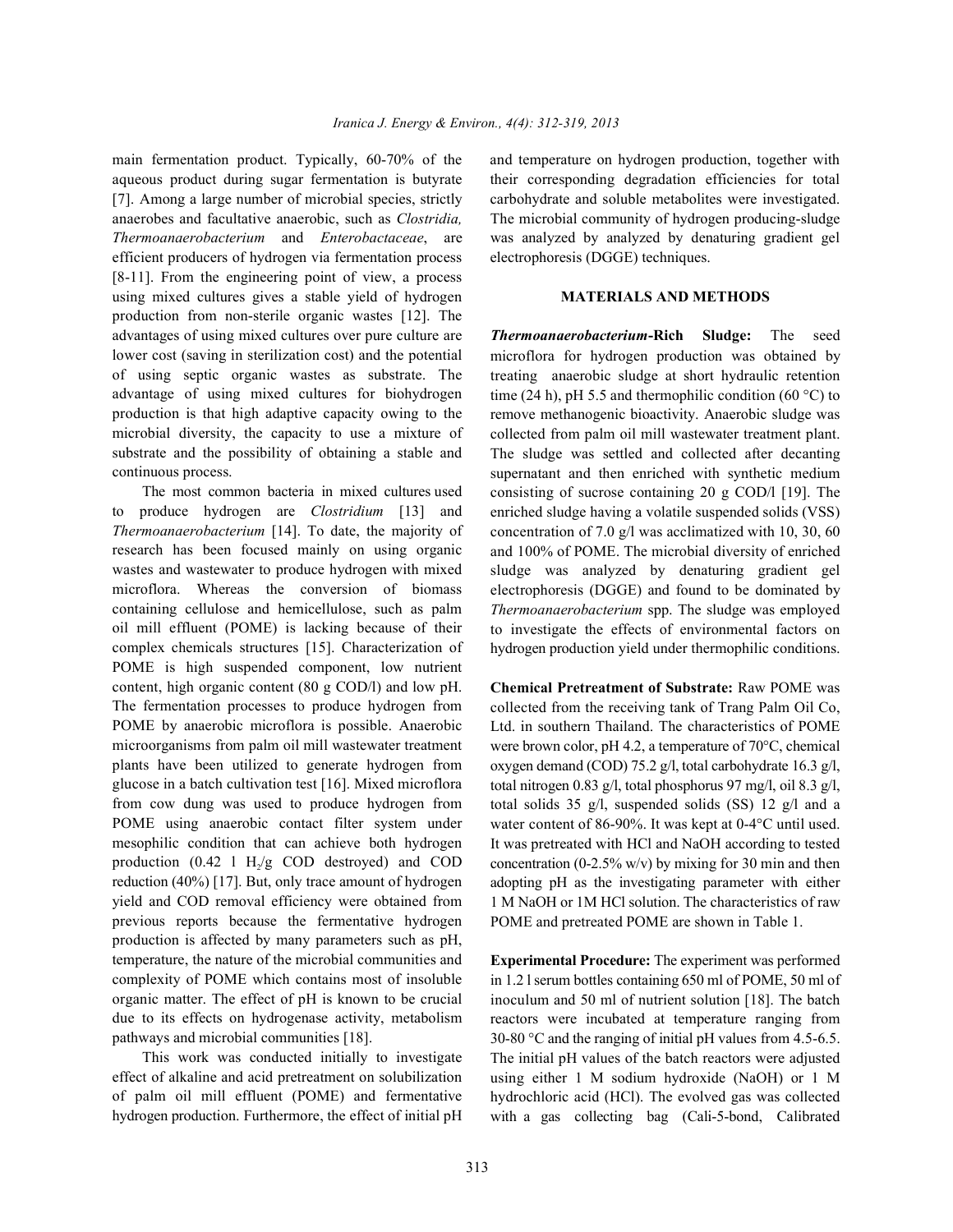|                            | Raw          | NaOH treated | HCl treated |
|----------------------------|--------------|--------------|-------------|
| Characteristics            | <b>POME</b>  | <b>POME</b>  | <b>POME</b> |
| Color                      | <b>Brown</b> | Dark brown   | vellow      |
| pH                         | 4.2          | 5.4          | 4.1         |
| BOD(g/L)                   | 22.0         | 54.3         | 45.5        |
| Soluble $COD$ $(g/L)$      | 75.2         | 96.3         | 87          |
| Total carbohydrate $(g/L)$ | 16.3         | 23           | 21.5        |
| Total nitrogen g/L         | 0.83         | 0.92         | 0.87        |
| Ammonium-nitrogen (mg/L)   | 25           | 30           | 28          |
| Phosphate                  | 14.7         | 21           | 20          |
| $\text{Oil}$ (g/L)         | 8.3          | 5.2          | 7.6         |
| Total solids $(g/L)$       | 35.0         | 36.5         | 35.5        |
| Suspended solids $(g/L)$   | 12.0         | 8.5          | 9.2         |

Table 1: Characteristics of raw POME, NaOH treated POME and HCl treated POME

Instruments, Inc.) and measured by water displacement method [20]. The initial anaerobic condition in the reactor was established by replacing the gaseous phase with nitrogen. Fed batch operations were conducted after 48 hours. 350 ml of reaction medium was removed and 350 ml of fresh POME was added to the reactor every 24 hours. The amounts of evolved gas, soluble metabolites and responsible microbial community were investigated.

**Analytical Methods:** The biogas composition was measured by gas chromatography equipped with thermal conductivity detectors (TCD). Hydrogen gas was analyzed by GC-TCD fitted with an 1.5 m stainless steel column SS350A packed with a molecular sieve (80/100 mesh). Nitrogen was used as a carrier gas at a flow rate of 30 ml/min. The temperatures of the injection port, oven and detector were 100, 50 and 100°C, respectively [16]. Methane and carbon dioxide were analyzed by GC-TCD fitted with 3.3 ft stainless steel column packed with Porapak T (60/80 mesh). Helium was used as a carrier gas at a flow rate of 35 ml/min. The temperatures of the injection port, oven and detector were at 150, 50 and 100 $\degree$ C, respectively [21]. The gas sample of 100 µl was injected in duplicate. Volatile fatty acids (VFA) were analyzed by gas chromatography (Hewlett Packard, HP 6850 series) equipped with a flame ionization detector (FID). A column capillary packed with nitroterephthalic acid-modified polyethleneglycol (DB-FFAP) and with a length of 30 meter was used. The temperature of the injection port was 250°C. The chromatography was performed using the following program: 100°C for 5 min, 100-250 °C with a ramping of  $10^{\circ}$ C/min,  $250^{\circ}$ C for 12 min. The detector temperature was 300°C. Chemical oxygen demand (COD), pH and suspended solid (SS) were determined in accordance with the procedures described in the Standard Methods [22]. The total carbohydrate content was analyzed by the anthrone method [23].

**Microbial Community Analysis:** Microbial community analysis, total genomic DNA was extracted from samples collected from batch experiments using the Ultraclean Soil DNA Kit (MoBio Laboratory Inc., USA). The region of the 16S rRNA genes corresponding to the positions 340 to 518 in the 16S rRNA of *Escherichia coli* was PCR-amplified using the forward primer; L340GCf(5'-CCTACGGGAGGCAGCAG-3')witha GC clamp at the 5' end and the reverse primer; K517r (5'-ATTACCGCGGCTGCTGG-3') [24]. The DGGE analysis of the PCR products was performed by electrophoresis for 20 min at 20 V and 15 hours at 70 V through a 7.5% polyacrylamide gel containing a linear gradient of denaturant (100% denaturant corresponds to 7 M urea and 40% (v/v) formamide deionized with AG501-X8 mixed bed resin) ranging from 30 to 60% in 0.5*×*TAE buffer at a constant temperature of  $60^{\circ}$ C. (DGGE unit, V20-HCDC, Scie-Plas Limited, UK).The gel was stained with Sybr-Gold (1000x concentration) for 1 hour and visualized on a UV transilluminator. Most of the bands were excised from the gel and re-amplified with the forward primer without a GC clamp and the reverse primer. After re-amplification, PCR products were purified using E.Z.N.A cycle pure kit (Omega Bio-tek, USA) and sequenced using primer K517r and an ABI PRISM Big Terminator Cycle Sequencing Kit version 3.1 (Applied Biosystems, USA) in accordance with the manufacturer's instructions. Closest matches for partial 16S rRNA gene sequences were identified by database searches in GenBank using BLAST [25].

### **RESULTS AND DISCUSSION**

**Effect of Pretreatment of Substrate on Hydrogen Yield:** POME was high suspended solids (12 g/l) wastewater which contains large particle size organic matter and also insoluble. Therefore, pretreatment is necessary in order to enhance the solubilization of POME. The effect of alkaline and acid pretreatment on solubilization of palm oil mill effluent (POME) and fermentative hydrogen production was studied. COD solubilization of alkaline and acid pretreatments were increased up to 28 and 15.7% of initial COD in POME, respectively corresponding to total carbohydrate solubilization of 41 and 32% of initial carbohydrate in POME, respectively (Table 1). Figure 1 depicts the effects of pretreatment by various NaOH and Hcl concentration on cumulative hydrogen production.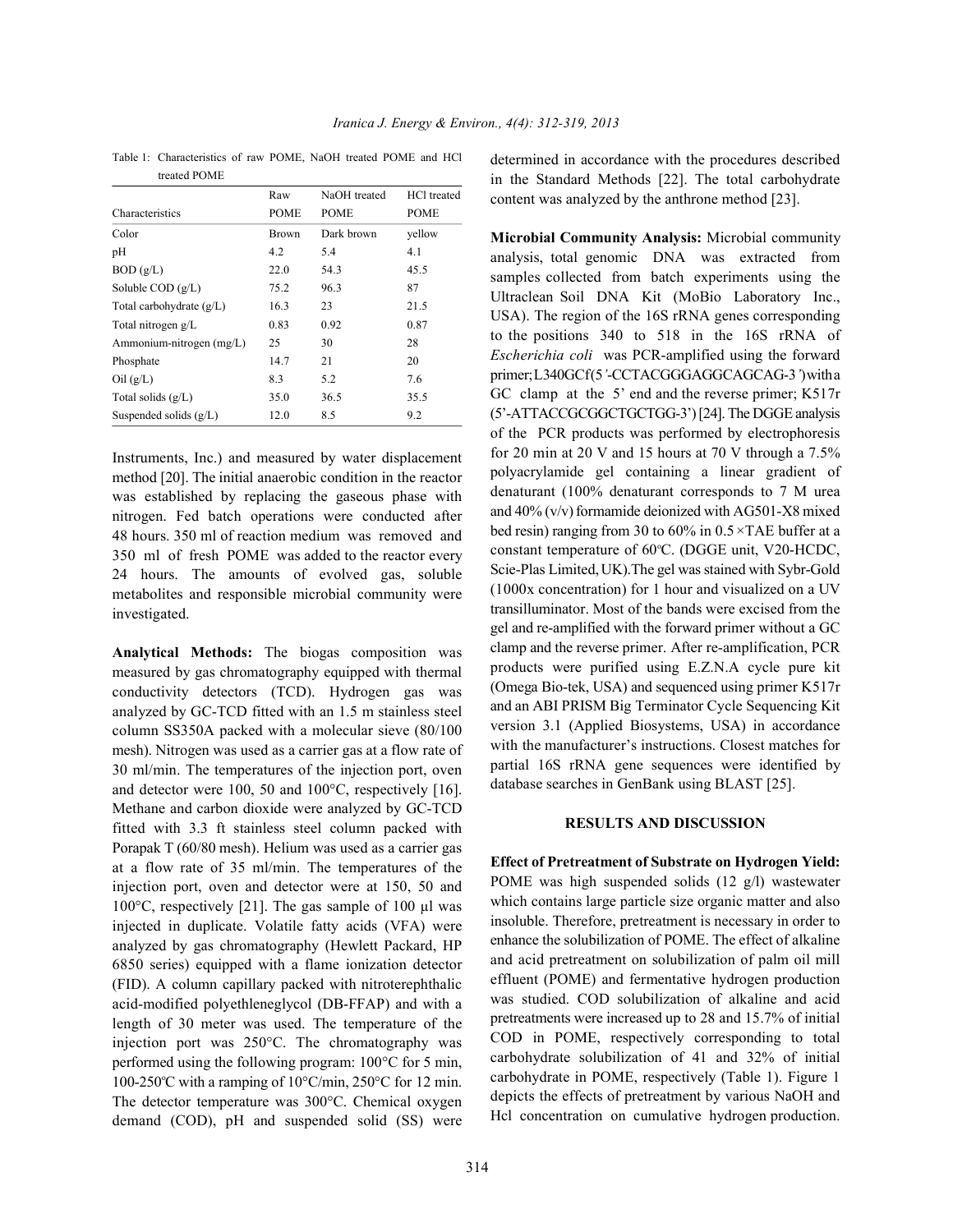

Fig. 1: Effect of NaOH and HCl concentration in POME pretreatment on hydrogen production yield. **Effect of Initial Ph and Temperature on Hydrogen Yield:**



yield. Although the high concentrations of NaOH were further increase in pH.

favored the hydrolysis of POME, but at concentrations higher than 1.5% w/v gradually inhibited hydrogen production. The cumulative hydrogen yield of HCl pretreatment was lower than NaOH pretreatment. Low hydrogen yield in HCl pretreatment may cause from the effect of Cl anion, high concentration of Cl anion heavily inhibited the hydrogen production [15]. Pretreated POME with NaOH was suitable to use as substrate for hydrogen production by *Thermoanaerobacterium*-rich sludge.

Fig. 2: The effect of initial pH value on hydrogen yield 6.0-6.5. The initial pH value of 5.5 was represented the (A) and effect of temperature on hydrogen yield optimum point of pH for hydrogen production from (B). alkaline pretreated POME. Hydrogen production yield POME pretreated with alkaline gave the higher hydrogen pH may promote growth of methanogens thus not production yield than POME pretreated with acid. selected as optimum pH for hydrogen production. The Maximum hydrogen production yield from POME results implied that a control pH at 5.5 could stimulate pretreated with alkaline and acid were 4.6 and 2.56 l H<sub>1</sub>/l-<br>Thermoanaerobacterium bacteria to produce hydrogen POME. A maximum hydrogen production of 4.6 l  $H_2/I$ - and would enhance the system ability to have a maximum POME was achieved from POME pretreated 1.5% w/v hydrogen yield. The adjustment initial pH of substrate to NaOH, which was 3-fold greater than raw POME and 5.5 can save the cost of chemicals than adjust to 6.0-6.5 1-fold greater than POME pretreated with 1.5% w/v HCl. and enhance hydrogen production ability [27]. This is The hydrogen production yield gradually increased when because the activity of hydrogenase was inhibited by low the concentration of NaOH was increased until  $1.5\%$  w/v pH or high pH in the overall hydrogen fermentation. and decreased when the concentration of NaOH was Fang *et al*. [18] reported that the biogas was free from increased higher than 1.5%w/v. Vrije *et al*. [26] also methane at pH 5.5 or lower, due to the suppression of reported that base pretreatment shown high solubilization methanogenic activity under acidic condition, but of solids from *Miscanthus* and high hydrogen production considerable quantities of methane were produced with The effect of initial pH and temperature on hydrogen production from alkaline pretreatment, together with their corresponding degradation efficiencies for total carbohydrate and soluble metabolites were investigated. Optimum conditions for biohydrogen production from alkaline pretreated POME using *Thermoanaerobacterium*rich sludge was found to be at initial pH 5.5, temperature of 60 $\degree$ C, which gives a maximum H<sub>2</sub> yield of 5.2 l H<sub>2</sub>/l-POME and increased 51% as compared to raw POME. The biogas was mainly composed of  $H<sub>2</sub>$  and  $CO<sub>2</sub>$  with the percentage of  $H_2$  ranging from 55-60% of biogas and free of CH<sub>4</sub>. During the conversion of POME into hydrogen, the acetic acid and butyric acid were main by-products in the metabolism of hydrogen fermentation. The changes of hydrogen production yield over the pH range of 4.5-6.5 were plotted as shown in Figure 2. As shown in Figure 2, while the initial pH level increased from 4.5 to 5.5, the cumulative hydrogen yield increased from 2.1 to 5.2 l  $H_2/I$ -POME and slightly decreased in the initial pH range of was still high in the pH range of 6.0-6.5 and this range of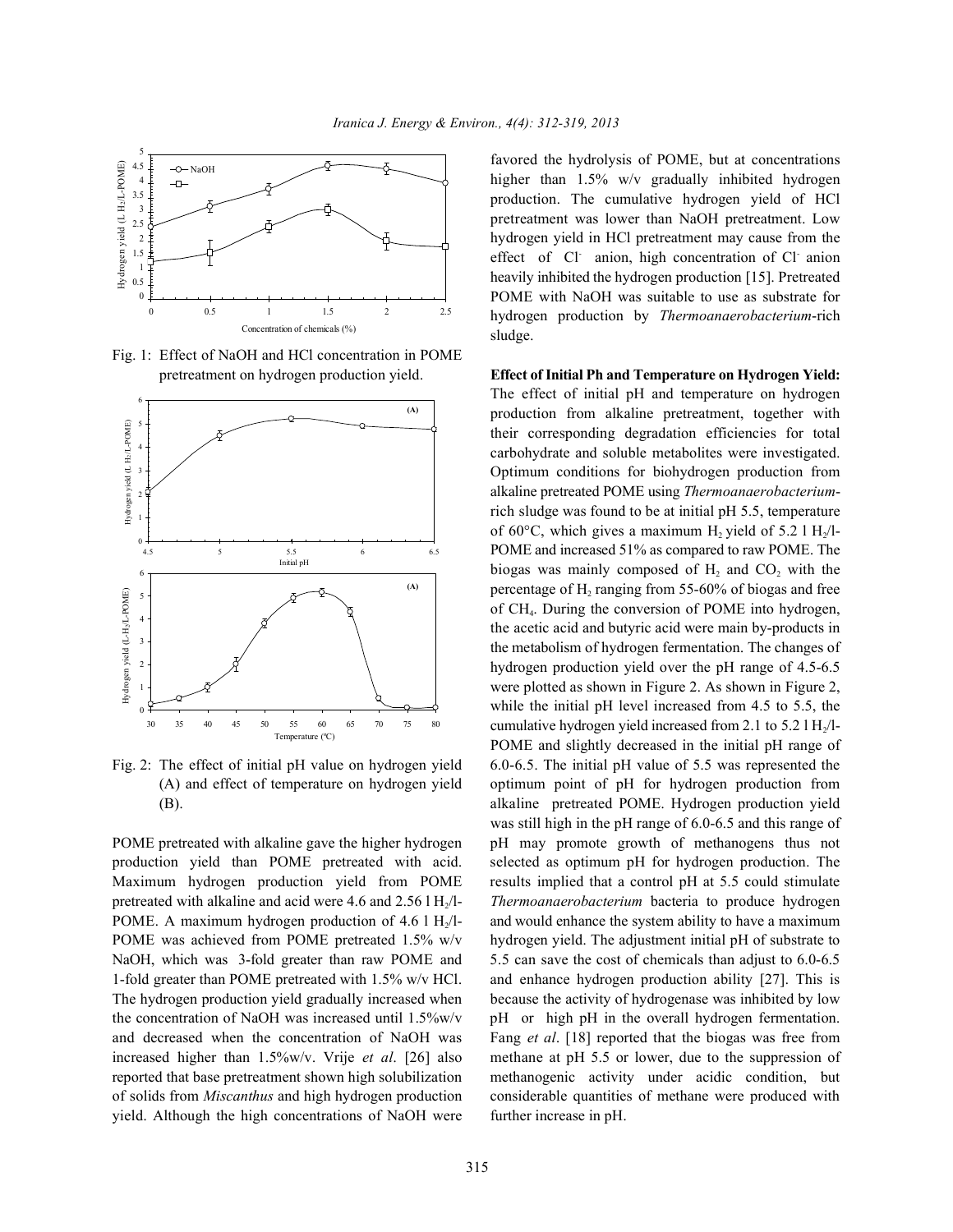

Fig. 3: Development of hydrogen production rate (A), hydrogen content in biogas (B) and cumulative hydrogen (C) in the fed-batch hydrogen production from alkaline pretreated POME by Thermoanaerobacterium-rich sludge under optimum condition.

The effect of temperature on hydrogen production by *Thermoanaerobacterium*-rich sludge was tested at a temperature ranged of 30-80°C and fixed pH at 5.5 (Figure 2). The cumulative hydrogen yield sharply decreased when elevated temperature ranged from 65-80°C. Optimum temperature for biohydrogen production from alkaline pretreated POME using *Thermoanaerobacterium*-rich sludge was found at 60°C, which gives a maximum hydrogen production yield of 5.2 l H<sub>2</sub>/l-POME and increased 51% as compared with raw POME. The hydrogen yield observed in this study was substantially higher than that reported by other researchers using acidogenesis condition [16, 28]. Figure 3 illustrated the development of hydrogen production rate, hydrogen volume and hydrogen content in biogas during the conversion of alkaline pretreated POME into hydrogen by *Thermoanaerobacterium*-rich



Fig. 4: Development of VFAs, carbohydrate consumption and COD removal in fed-batch hydrogen production from alkaline pretreated POME by Thermoanaerobacterium-rich sludge under optimum condition.

sludge under optimum conditions. As shown in Figure 3, the hydrogen evolution started to occur after 3 h of cultivation. The maximum hydrogen production rate of 228 ml  $H<sub>2</sub>/h$  was observed at 12 h of cultivation and the maximum hydrogen yield of  $5.2$  l H $/$ l-POME was obtained at the end of cultivation. The hydrogen percentage in biogas of 55-60% was observed during 12-24 h of cultivation. The biogas was mainly composed of  $H<sub>2</sub>$ and  $CO<sub>2</sub>$  with the percentage of H<sub>2</sub> raging from 55-60% of biogas and free of  $CH<sub>4</sub>$ . This might be due to the deactivation of methonogens by a low pH (5.5) and high temperature (60°C) [9,28]. Carbohydrate consumption efficiency of 95% was observed from the end of cultivation. COD removal efficiency of 45% was also observed from the end of cultivation. In general, COD removal during fermentative hydrogen production is 20- 30% that has been reported from POME [10]. Alkaline pretreatment enhanced COD removal up to 45%. However, the COD value of the effluent was still high (53 gCOD/l) and sub sequent treatment is needed, such as anaerobic treatment for methane production in a two-stage process, stabilization ponds, etc., before discharging to the environment. Hydrogen production from alkaline pretreated POME was terminated by low pH, final pH of 4.0 was observed due to the hydrogen production accompanied with the formation volatile fatty acids (Figure 4). The concentration of butyric acid and acetic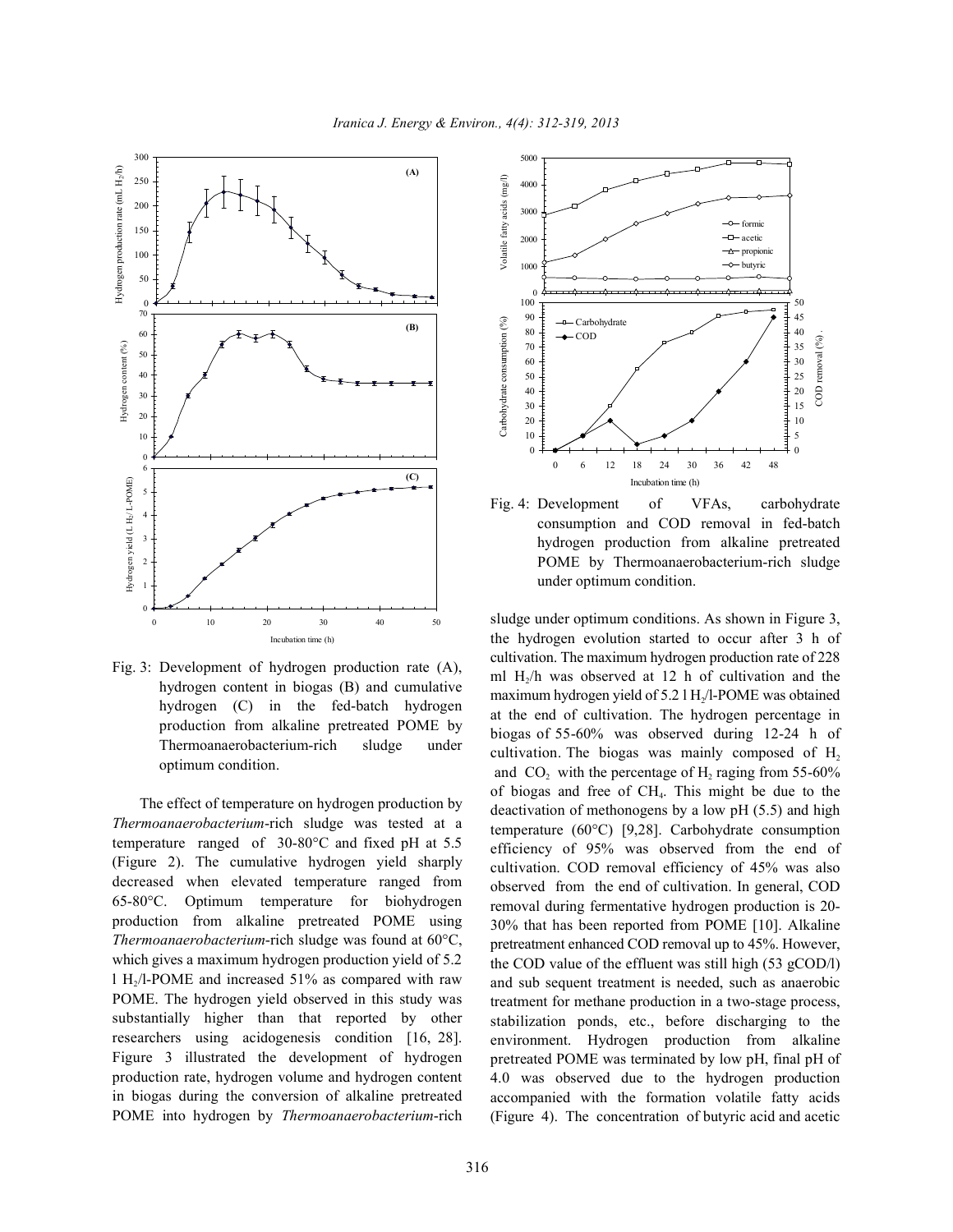

*Iranica J. Energy & Environ., 4(4): 312-319, 2013*

Fig. 5: DGGE profile of 16S rRNA genes fragments. The fragments were PCR-amplified from total DNA extracted from *Thermoanaerobacterium*-rich sludge culture with alkaline pretreated POME (M, DGGE marker and A, bacteria community).

respectively. The biodegradation of alkaline pretreated *Thermoanaerobacterium thermosaccharolyticum*, POME was similar to that of general carbohydrate, in *Thermoanaerobacterium polysaccharolyticum*, which the VFAs mainly consists of acetic acid and butyric *Thermoanaerobacterium zeae*, *Thermoanaerobacterium* acid [8]. These phenomena were expected because *lactoethylicum* and *Thermoanaerobacterium* hydrogen production appears to be usually accompanied *aotearoense*. All these organisms have optimal growth

**Microbial Community Composition:** The DGGE profile future engineering practice of biohydrogen production shown that *Thermoanaerobacterium* sp. was identified from alkaline pretreated POME. as the most dominant organism, sharing 97% 16S rRNA sequence identity with *Thermoanaerobacterium* **CONCLUSIONS** *thermosaccharolyticum* (Figure 5). According to the intensity of this band, this bacterium has a higher The environmental factors tested in this study, conditions favor the growth of this organism and that it by *Thermoanaerobacterium* species. The alkaline might play an important role in the conversion of the pretreatment of the POME enhanced hydrogen yield and Optimum temperature of *Thermoanaerobacterium*-rich sludge was found to be in the range of 55-65°C. Several was achieved at the pH 5.5, temperature of  $60^{\circ}$ C and base

acid achieved the maximum value of 3600 and 4750 mg/l, their hydrogen production characteristics, including with the formation of volatile fatty acids and alcohols. conditions at  $55-70^{\circ}$ C and at pH  $5.2-7.8$  [5, 29]. The use of *Thermoanaerobacterium*-rich sludge is promising for

population density under optimal cultivation on alkaline pretreatment of POME, pH and temperature are pretreated POME. This indicates that the optimal influenced in the conversion of POME to hydrogen carbohydrate- and fat-rich substrate to hydrogen. biodegrading properties by *Thermoanaerobacterium*-rich species of *Thermoanaerobacterium* are known for pretreatment. This value was about 50% higher than sludge. The maximum hydrogen yield of 5.2 l H<sub>2</sub>/l-POME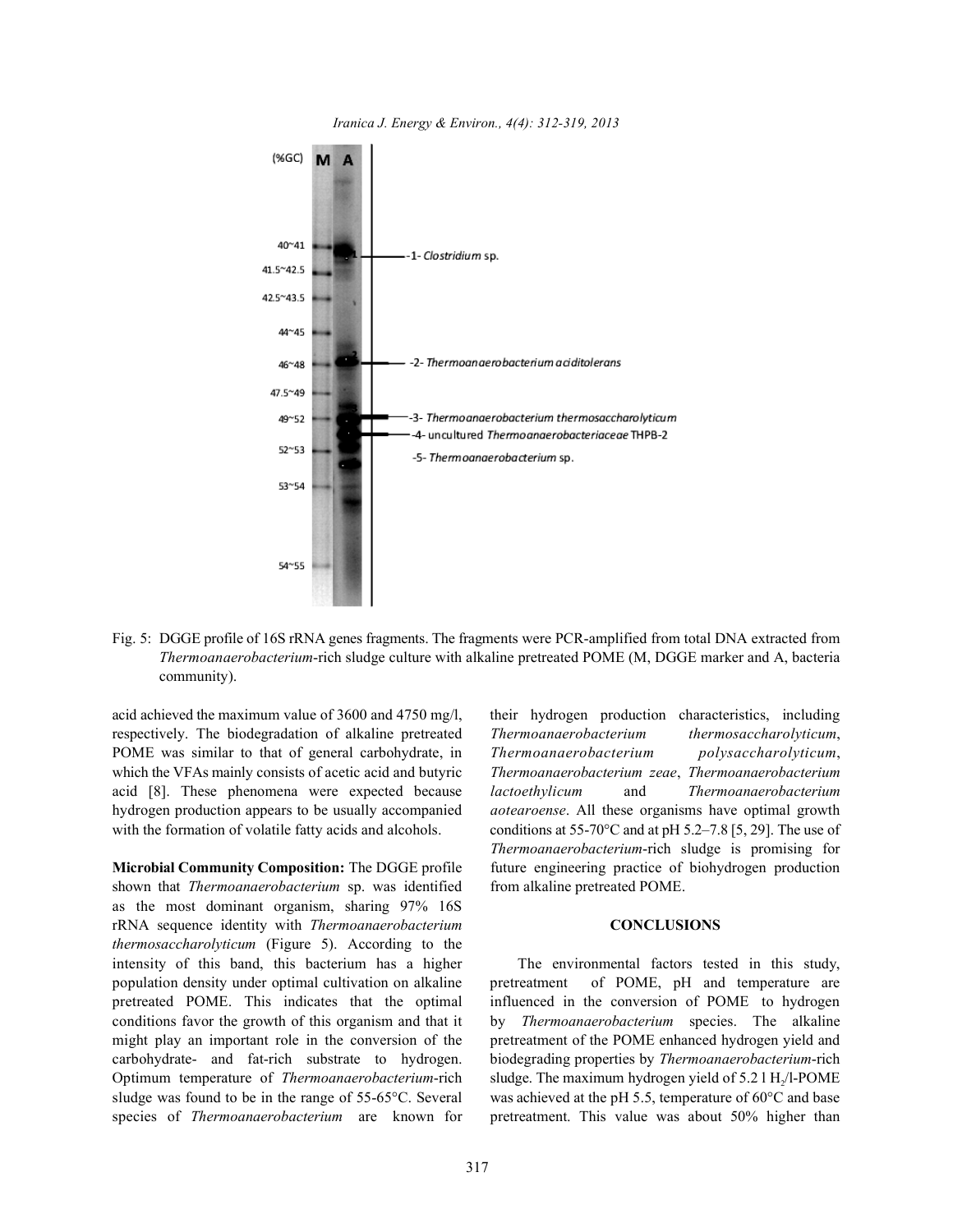was in the range of 55-60% and no methane was observed. The results shown that alkaline pretreatment is an effective methods for enhancing the hydrogen yield from POME. The use of *Thermoanaerobacterium*-rich sludge is promising for future engineering practice of biohydrogen production.

### **ACKNOWLEDGMENTS**

This work was supported by the Microbial Management Research Unit, Faculty of Science, Thaksin University, Thailand.

### **REFERENCES**

- 1. Nielsen, A.T., H. Amandusson, R. Bjorklund, H. Dannetum, J. Ejlertsson, L.G. Ekedahl, I. Lundstrom and B.H. Svensson, 2001. Hydrogen production from organic waste. International Journal of Hydrogen Energy, 26: 547-550.
- 2. Das, D. and T.N. Veziroglu, 2001. Hydrogen production by biological processes: a survey of literature. International Journal of Hydrogen Energy, 26: 13-28.
- 3. Montgomery, R., 2004. Development of biobased products. Bioresource Technology, 91: 1-29. Bioresource Technology
- 4. Logan, B.E., S.E. Oh, I.S. Kim and S. Van Ginkel, 2002. Biological hydrogen production measured in batch anaerobic respirometers. Environmental Science & Technology, 36: 2530-2535.
- 5. Zhang, T., H. Liu and H.H.P. Fang, 2003. Biohydrogen production from starch in wastewater under thermophilic condition. Journal of Environmental Management, 69: 149-156.
- 6. Hawkes, F.R., R. Dinsdale, D.L. Hawkes and I. Hussy, 2002. Sustainable fermentative hydrogen production: challenges for process optimization. International Journal of Hydrogen Energy, 27: 1339-1347.
- 7. Liu, W.T., O.C. Chan and H.H.P. Fang, 2002. Microbial community dynamics during start-up of acidogenic anaerobic reactors. Water Research, 36: 3203-3210.
- 8. Ueno, Y., S. Haruta and Y. Igarashi, 2001. Microbial community in anaerobic hydrogen producing microflora enriched from sludge compost. Applied Microbiology and Biotechnology, 57: 555-562.
- 9. Shin, H.S. and J.H. Youn, 2005. Conversion of food waste into hydrogen by thermophilic acidogenesis. Biodegradation, 16: 33-44.
- cultivation in raw POME. The hydrogen content in biogas 10. O-Thong, S., P. Prasertsan, N. Intrasungkha, S. Dhamwichukorn and N.K. Birkeland, 2007. Improvement of biohydrogen production and pollution reduction from palm oil mill effluent with nutrient supplementation at thermophilic condition using an anaerobic sequencing batch reactor. Enzyme and Microbial Technology, 41: 583-590.
	- 11. Rachman, M.A., Y. Liasari, M.M. Nasef, H. Saidi, Z. Salam and A. Ahmad, 2011. In situ continuous production of hydrogen gas from molasses using mutated Enterobacter aerogenes ADH43 for fuel cell application. Iranica Journal of Energy and Environment, 2(4): 291-296.
	- 12. Noike, T. and O. Mizuno, 2000. Hydrogen fermentation of organic municipal wastes. Water Science and Technology, 42: 155-162.
	- 13. Shin, H.S., J.H. Youn and S.H. Kim, 2004. Hydrogen production from food waste in anaerobic mesophilic and thermophilic acidogenesis. International Journal of Hydrogen Energy, 29: 1355-1363.
	- 14. O-Thong, S., P. Prasertsan and N.K. Birkeland, 2009. Evaluation of methods for preparing thermophilic hydrogen producing seeds from anaerobic digested sludge with microbial communities aspects. Bioresource Technology, 100: 909-918.
	- 15. Fan, Y.T., G.S. Zhang, X.Y. Guo, X. Xing and M.H. Fan, 2006. Biohydrogen production from beer lees biomass by cow dung compost. Biomass Bioenergy, 30: 493-496.
	- 16. Morimoto, M., M. Atsuko, A.A.Y. Atif, M.A. Ngan, A.F. I-Razi, S.E. Iyuke and A.M. BaKir, 2004. Biological production of hydrogen from glucose by natural anaerobic microflora. International Journal of Hydrogen Energy, 29: 709-713.
	- 17. Vijayarahavan, K. and D. Ahmad, 2006. Biohydrogen generation from palm oil mill effluent using anaerobic contact filter. International Journal of Hydrogen Energy, 31: 1284-1291.
	- 18. Fan, Y.T., C.L. Li, J.J. Lay, H.W. Hou and G.S. Zhang, 2004. Optimization of initial pH substrate and pH levels for germination of sporing hydrogen producing anaerobes in cow dung compost. Bioresource Technology, 91: 189-193.
	- 19. Lay, J.J., H.S. Fan, J.I. Hwang, J.I. Chang and P.C. Hsu, 2005. Factors affecting hydrogen production from food wastes by Clostridium-rich composts. Journal of Environmental Engineering, 131: 598-602.
	- 20. Owen, W.F., D.C. Struckey, J.B. Healy and P.L. Mccarty, 1979. Bioassay for monitoring biochemical methane potential and anaerobic toxicity. Water Research, 13: 485-492.